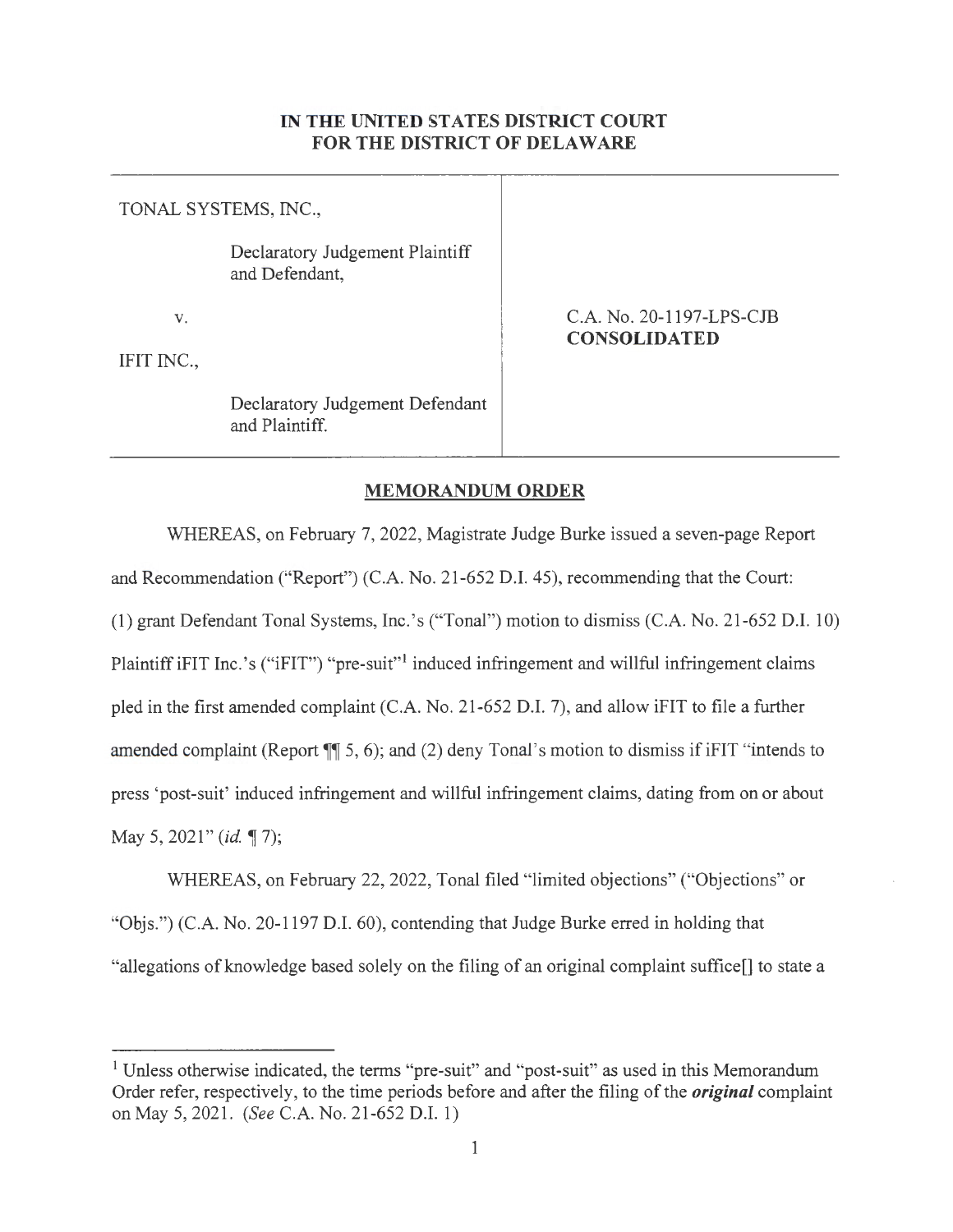claim for [post-suit] willful and induced infringement" pled in the amended complaint (Objs. at 2);

WHEREAS, on March 8, 2022, iFIT responded to Tonal's Objections ("Response" or "Resp.") (C.A. No. 20-1197 D.I. 63);

WHEREAS, iFIT did not object to the Report with respect to its recommendation to dismiss the "pre-suit" induced infringement and willful infringement claims;

WHEREAS, the Court has considered the Objections and the Response, and reviewed the Report *de novo, see* 28 U.S.C. § 636(b)(l); Fed. R. Civ. P. 72(b)(3); *Brown v. Astrue,* 649 F.3d 193, 195 (3d Cir. 2011);

**NOW, THEREFORE, IT IS HEREBY ORDERED** that: (1) Tonal's Objections (C.A. No. 20-1197 D.I. 60) are **OVERRULED;** (2) Judge Burke's Report (C.A. No. 21-652 D.I. 45) is **ADOPTED;** (3) Tonal's motion to dismiss (C.A. No. 21-652 D.I. 10) is **GRANTED IN PART**  with respect to "pre-suit" induced and willful infringement claims and is **DENIED IN PART** with respect to "post-suit" induced and willful infringement claims; and (4) by no later than April 21, 2022, iFIT may file an amended complaint to replead "pre-suit" induced and willful infringement claims.

1. The Court disagrees with Tonal's contention that "permitting the original" complaint to supply the requisite basis for willfulness and inducement would eliminate any meaningful pleading requirement" with respect to "specific intent." (Objs. at 3-4) The "specific intent" in iFIT's induced and willful infringement claims is supported not only by the filing (and service) of the original complaint – which provides the factual basis for Tonal's knowledge of the patents-in-suit and the infringement claims *(see* Report  $\P$  7) – but also by the alleged facts that Tonal "has continued to knowingly engage in infringing conduct thereafter" *(id.* **12).** With

2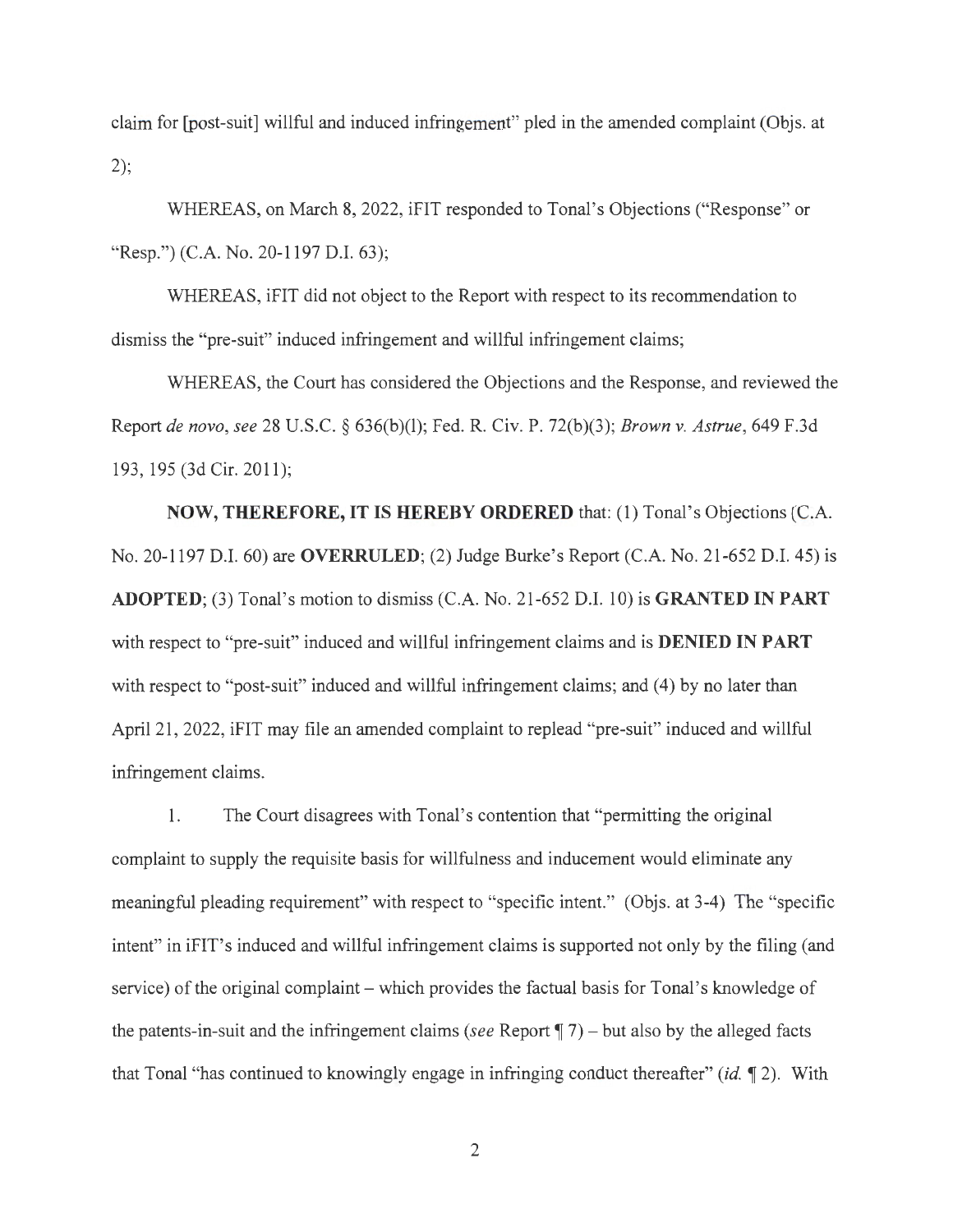respect to the requisite knowledge, there is "little practical difference between a pre-complaint notice letter informing a defendant about a patentee's allegation of infringement and a subsequently-superseded original complaint formally alleging infringement." *Clouding IP, LLC v. Amazon.com, Inc.,* 2013 WL 2293452, at \*4 (D. Del. May 24, 2013). Since such a pre-suit notice letter can satisfy the knowledge requirement for pleading willful and induced infringement, *see, e.g. , Cloud Farm Assocs., L.P. v. Volkswagen Group of Am., Inc.,* 2012 WL 306939, at \*3 (D. Del. July 27, 2012); *Bobcar Media, LLC v. Aardvark Event Logistics, Inc.*, 2017 WL 74729, at \*6 (S.D.N.Y. Jan. 4, 2017), it follows that the original complaint is likewise sufficient.<sup>2</sup> Permitting the original complaint to supply the requisite knowledge does not, therefore, alter any pleading requirement.

2. Tonal next contends that "a plaintiff cannot 'prove an element of a legal claim with evidence that the plaintiff filed the claim." (Objs. at 5) (quoting *ZapFraud, Inc. v. Barracuda Networks, Inc.,* 528 F. Supp. 3d 247,251 (D. Del. 2021)) According to Tonal, "because the claim for induced or willful infringement is predicated on knowledge that is purportedly gained (if at all) after the complaint is filed, the claims in that complaint are necessarily predicated on *potential future conduct.*" (Objs. at 5-6) To be clear, iFIT did not allege induced and willful infringement in the original complaint. Instead, iFIT alleged induced and willful infringement in the *amended* complaint on the basis of Tonal's continued infringement after it became aware of the allegations in the original complaint. "Whereas an original complaint alleging induced infringement based on post-filing knowledge is necessarily

 $<sup>2</sup>$  As Judge Burke points out, "there is no meaningful difference" between relying on an original</sup> complaint and relying on a notice letter sent on the same day of the complaint to establish the knowledge element for induced and willful infringement claims alleged in an amended complaint. *(See* Report at 6 n.5)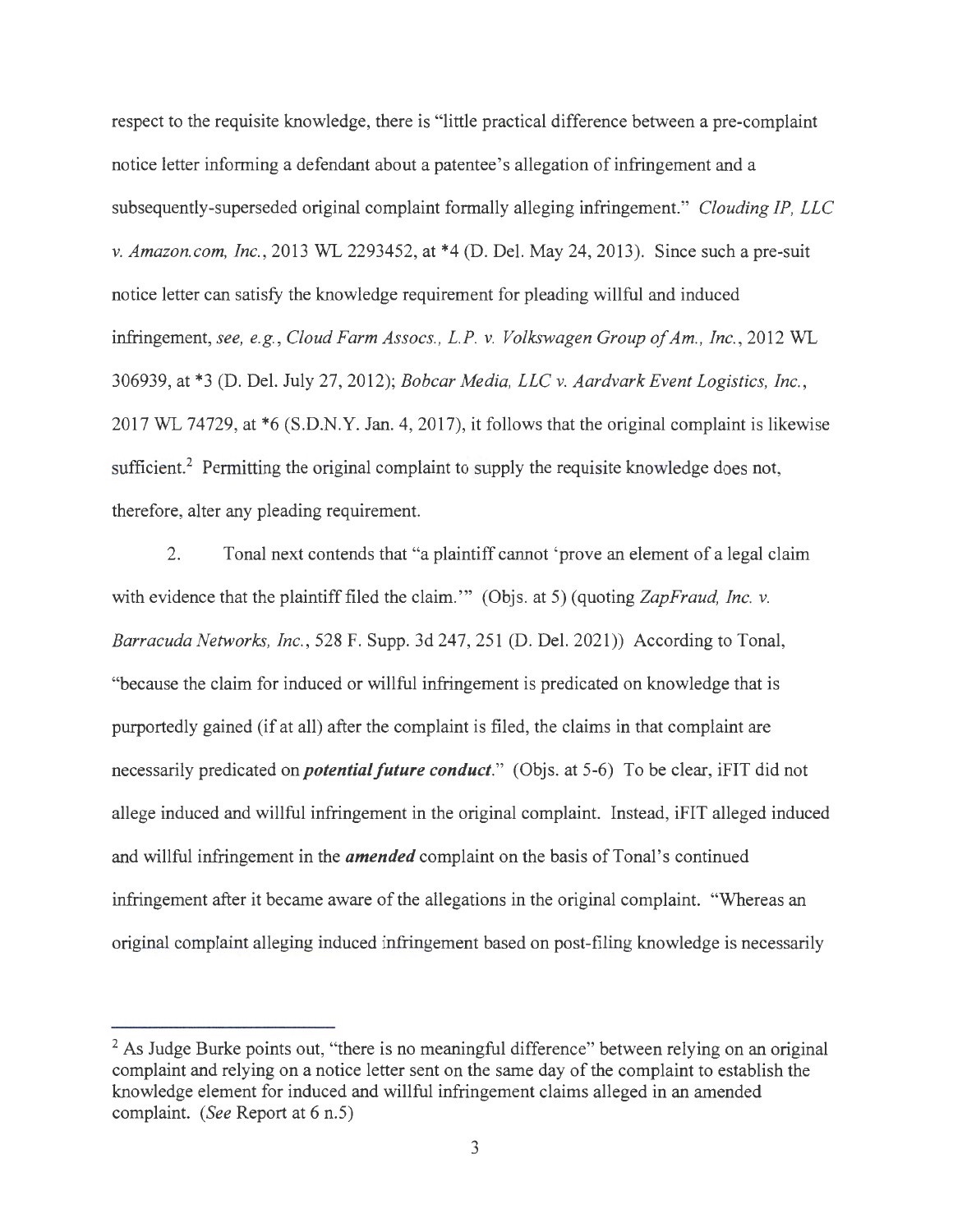forward-looking, an amended pleading looks back to conduct that actually occurred since the filing of a prior version of the complaint." *Helios Steaming, LLC v. Vudu, Inc.,* 2020 WL 2332045, at \*5 (D. Del. May 11, 2020). Thus, at the time of filing the amended complaint, iFIT' s good faith basis for asserting induced and willful infringement claims did not need to rely on any "potential future conduct." *See Valinge Innovation AB v. Halstead New England Corp.,*  2018 WL 2411218, at \*11 (D. Del. May 29, 2018) (finding that "relevant date for determining which conduct is pre-suit" for purposes of alleging willful infringement is "the date of the filing of the willful infringement claim at issue"); *Clouding IP,* 2013 WL 2293452, at \*4 (finding that time between filing of original complaint and filing of amended complaint should be deemed "pre-filing" with respect to willful infringement claims alleged in amended complaint).

3. Tonal further insists that "[p]ermitting a patentee to allege induced and willful infringement in an amended complaint *after* the filing of the initial complaint does not solve this problem," adding that "the premise that a claim can be created by filing a claim does not exist in any other field of a law, including those with scienter requirements." (Objs. at 6) However, as iFIT correctly points out *(see* Resp. at 1-2), the Federal Circuit has recognized, at least for induced infringement, the service of the original complaint is sufficient to support, in an amended complaint, post-suit knowledge of a patent's existence and infringement. *See In re Bill of Lading Transmission and Processing Sys. Patent Litig.,* 681 F.3d 1323, 1345 (Fed. Cir. 2012) (finding allegation that defendant became "aware of the [asserted patent], at the latest, in March of 2009 when it was served with the complaint" supports induced infringement claim in amended complaint); see also Labyrinth Optical Techs., LLC v. Fujitsu Am., Inc., 2013 WL 12126111, at \*4-6 (D. Del. Aug. 21, 2013) *("Bill of Lading* establishes that alleging that a defendant learned of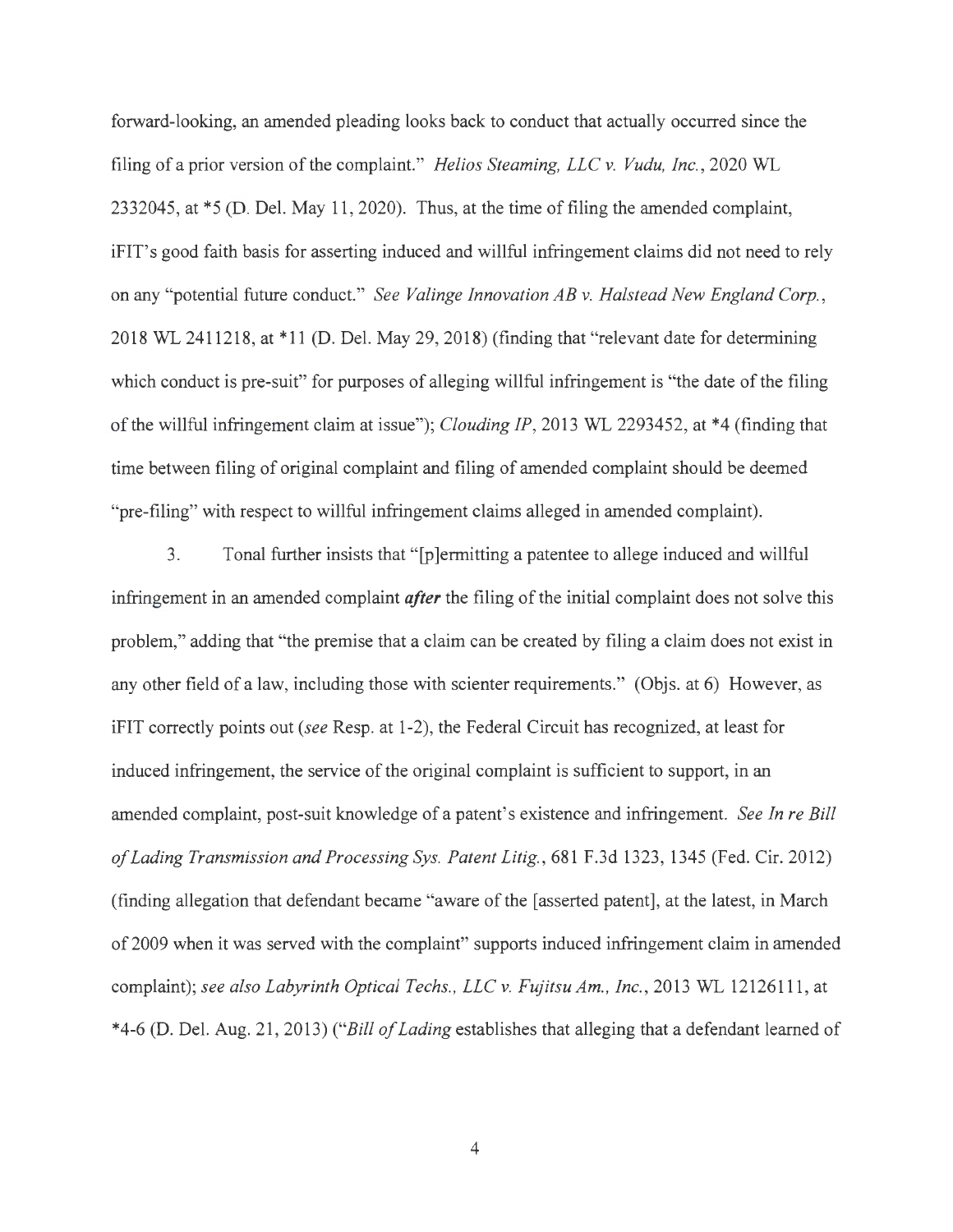a patent from an earlier pleading in the case is adequate to allege the knowledge component of indirect infringement").

4. Tonal's argument that a rule against using a claim to create another new claim is "especially germane" to willful infringement is also unpersuasive. *(See* Objs. at 7) The Court sees no reason why a defendant who chooses to continue engaging in an infringing act should avoid liability for willful infringement "simply because it happened to learn of the patent in connection with a lawsuit." *Trading Techs. Int '!, Inc. v. ECG Partners, Inc. ,* 2011 WL 3946581 , at \*4 (N.D. Ill. Sept. 2, 2011).

5. Finally, Tonal contends that permitting a patentee to prove the knowledge and intent for claims of induced and willful infringement by filing a complaint will undermine judicial economy. (Objs. at 8-9) Tonal has not pointed to any empirical study  $-$  nor, in this Court's view, made any persuasive showing – that these fears are well-founded. "[N]othing prevents a plaintiff from filing a new lawsuit alleging that the knowledge requirement is established because the [d]efendant is aware of the previous lawsuit." *Proxyconn Inc. v. Microsoft Corp.,* 2012 WL 1835680, at \*6 (C.D. Cal. May 16, 2012); *see also ZapFraud,* 528 F. Supp. 3d at 251 n.4. A plaintiff may also file a motion to supplement pleadings, pursuant to Federal Rule of Civil Procedure 15(d), to plead post-suit facts. *(See* Report  $\P$  7 n.5) It is not clear that the mechanism approved by the undersigned Judge has any greater impact on judicial economy than these alternatives.

6. The Court recognizes that its holding today contradicts those of other judges, including judges in this very District. *See, e.g. , ZapFraud,* 528 F. Supp. 3d at 252; *Wrinkl v. Facebook, Inc. ,* 2021 WL 4477022, at \*7 (D. Del. Sept. 30, 2021). It is consistent, however, with the view the undersigned Judge has taken previously. *See, e.g. , Clouding IP,* 2013 WL

5